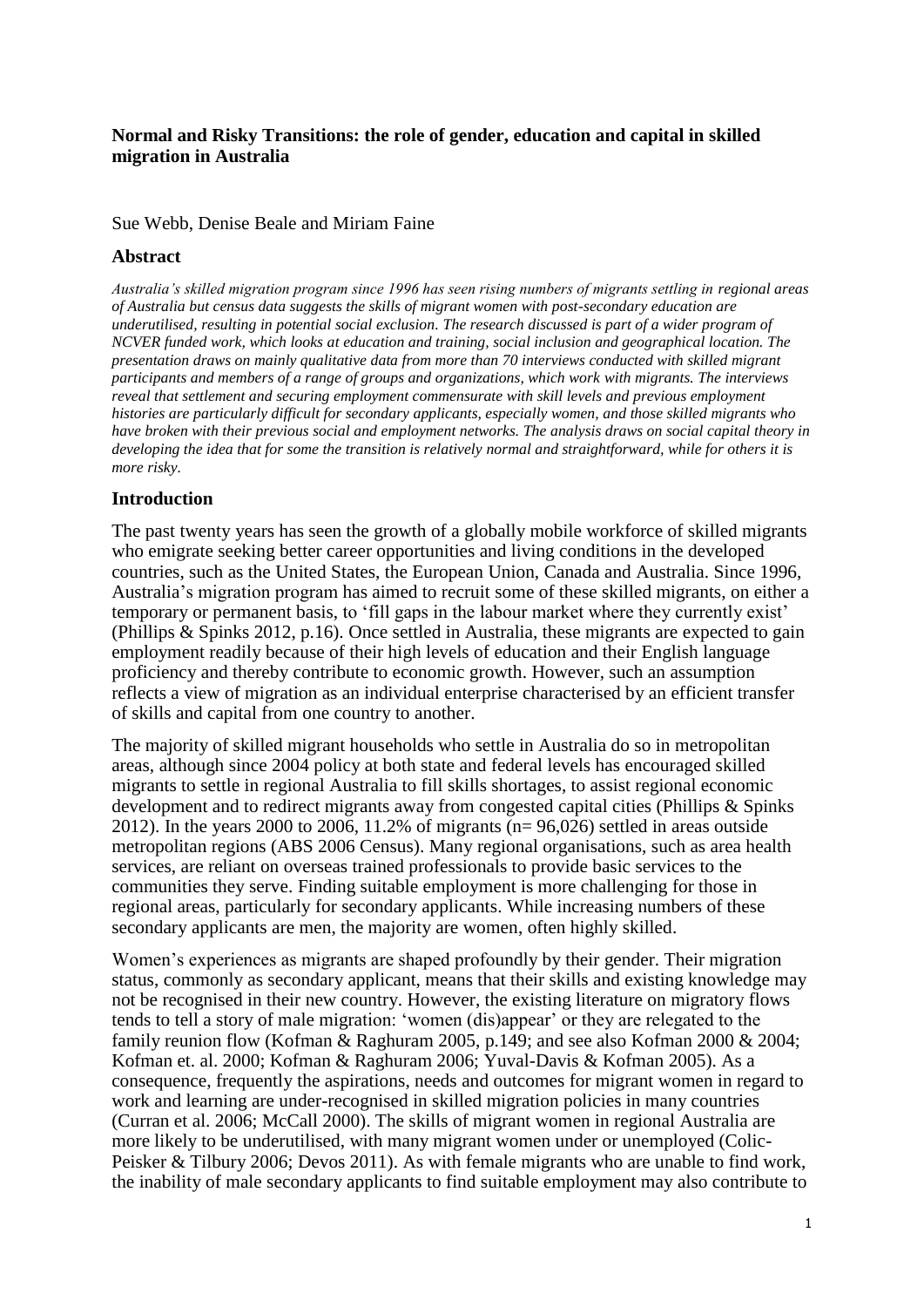household decisions to relocate to a metropolitan area (Hugo & Harris 2011), leading to a more troubled transition to settlement for a migrant household. The limited research to date suggests that skilled migrants, may be more likely to be unemployed or inappropriately employed, highlighting the challenges migrants face in finding employment that utilises their skills and qualifications (see for example ABS 2009, 2010).

The focus of this paper is on the migratory transition of skilled migrant households, particularly for women and for secondary applicants, in one regional Victorian location. It draws qualitative research conducted for a NCVER funded research project which investigated the transition to education, employment and settlement for migrant households.

## **Migratory journeys**

The conceptualisation of the migratory journey as a process draws on ideas from the international migration research literature on the study of social networks. Thinking of the migratory journey in this way focuses on the roles of policy frameworks, particularly the visa categories through which they enter; the geographies of their new location and the opportunities available; the way migrant households negotiate the frames and the new context, learn and build new capabilities; and the inclusionary and exclusionary practices which are employed by the range of organisations and networks within this location.

This research literature has a history dating back to the 1960s and 1970s when social researchers identified the role of social factors in patterns of migration. Migration and specific migration flows were no longer regarded as the consequence of push and pull factors operating on individual rational actors in the sending and receiving countries. Instead attention turned to the social and economic factors that encouraged people to move and specifically supported shifts and changes in the popularity of migration between different sending and receiving countries. Metaphors such as the migratory chain were invoked to represent a process whereby different networks came into play in different contexts. Family and friends were regarded as significant players in providing information and resources to facilitate migration and support the development of a migratory chain (see Boyd, 1989 for overview).

Households are often seen as the starting point for examining individual decision-making because they mediate between a micro-level understanding of how individuals and groups are connected to specific social networks over space and time and the structural factors that affect individual decisions (Fawcett 1989; Hagan 1998; Portes 1997; Portes & Böröcz 1989). Recently, the concept of social network has been more closely examined to reveal the differential effects networks have on migrant communities. This work has been informed by research exploring the role of social capital in the migration process (see Ryan, 2011 for an overview of this recent scholarship). Attention has focused on the role of bonding and bridging social capital, a distinction that has tended to be understood as meaning bonding involves maintaining close ties with people who are similar and bridging involves developing links into new networks of people, locations and activities Field, 2003; Webb, 2004). Utilising the conceptual framework of a migratory journey and acknowledging the effects of bridging and bonding social capital on the available and useable resources arising from peoples' social networks, the migratory process can be characterised as both a personal and structural transition. Also by analysing how bridging and bonding capital affects the resources people can use, the transition can be envisaged as ranging from 'untroubled' to 'risky'. An 'untroubled' transition implies a smoother process to settlement while 'risky' may mean that an individual and his or her family must take more risks than they had imagined. We do not consider these terms as implying judgements as to the happiness or personal satisfaction of individual migrants, but view these as illustrating systemic features, which assist or hinder the migrant trajectory. While migrants themselves tend to think in terms of their individual happiness and satisfaction, at the level of policy the focus is on 'systemic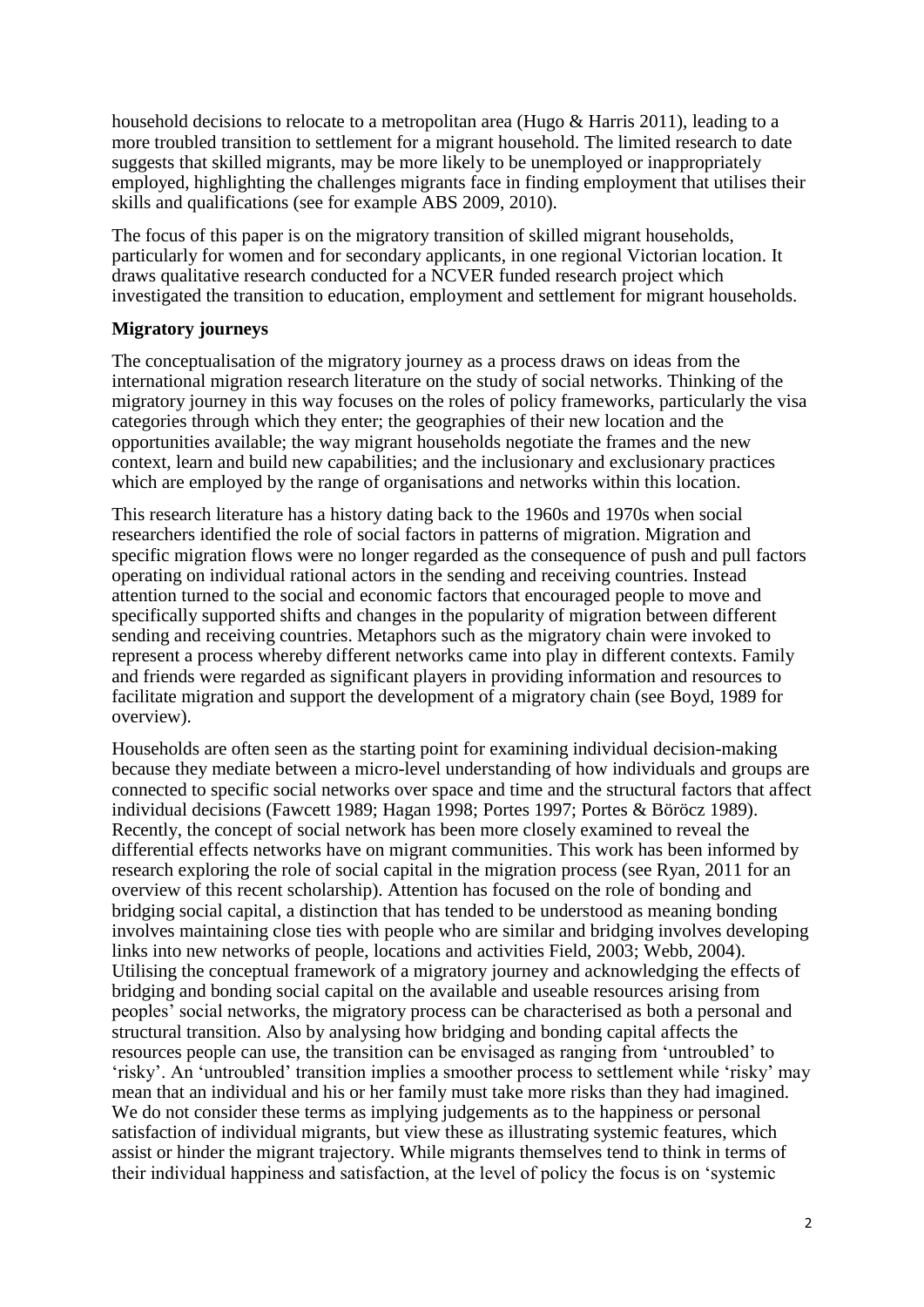outcomes' (ABS 2012b). Thinking of settlement in terms of untroubled or risky trajectories, or on a continuum between these, helps highlight the relative social position of migrants and those others they encounter in the destination society, as well as the regulatory contexts and the resources they can muster within specific social networks and organisations.

The terms 'untroubled' and 'risky' draw on the concepts of 'normal biography' and 'choice biography' from the Bourdieusian influenced literature on the school to higher education transition (eg, Ball et al. 2002, p.57, citing Du Bois-Reymond 1998; Ball 2006). This approach to examining networks and social capital in transitions, in contrast to the work of Coleman and Putnam, brings into greater focus the concepts of power, conflict and economic inequality in social networks. In a 'normal biography', the progression to higher education is an expected transition, one which requires decisions only as to the choice of institution. The capital of family and class enable a smooth progression. For students without such capital, decisions must be made in an environment where options are limited by insufficient knowledge, financial constraints, and inability to project a pathway to a desired outcome (Ball et al. 2002). These students negotiate social structures from a weak position against others who understand how to employ their capital to attain outcomes more likely to result in successful entry to higher-status institutions and networks. The risks of failing rise for students without sufficient capital.

These concepts also illuminate facets of the migratory transition. For migrants to achieve successful inclusion in education and work that matches their aspirations and qualifications, a similar process applies. Those who have the capital to negotiate the regulatory process and to build networks in the new context, particularly those linked to their profession, are more likely to have an untroubled progression, one that mirrors a 'normal biography'. For others, who lack the capital to discern the nature of the regulatory process and the pathways towards academic achievement, successful employment and inclusion, the migratory experience may be much riskier, leading to downward mobility, a loss of professional status and a foreclosing of future possibilities. And this outcome may be in spite of the existence of strong ties to family, friendship or community-based networks to support their transition and settlement in the destination society.

We recognise that 'untroubled' and 'risky' can be construed in a number of ways but they depict particular types of transitions emerging in the case study. The terms 'untroubled' and 'risky' function to depict the factors within the individual's migration narrative which interact with the different levels of the migratory system and work to advance or limit her inclusion more broadly. We contend that these processes are mediated by gender, class and race, but individuals negotiate these in different ways rather than being determined by them.

## **Research methodology**

Our focus is the nature of the migratory transitions experienced by different migrant households and the factors that enhanced a normal transition or contributed to a riskier transition. We draw from a wider National Centre for Vocational Education Research (NCVER) funded research project on VET and social inclusion. A qualitative approach was chosen in order to contribute to a better understanding of the strategies migrants used and the opportunities afforded by different social networks and the resources or capital available or realisable. We adopted a case study approach to the research with an in-depth study of one Victorian city and its wider region, utilising field work which consisted of focus groups and individual narrative interviews with 24 migrant women and 12 male migrant partners who identified themselves as skilled migrants This meant that the primary applicant had entered Australia under this visa category and in most cases had a tertiary education qualification. Participants were self selected or selected through a snowball method. We paid careful attention to ensuring we covered the range of recently arrived overseas born people in the region indicated by census data on recent arrivals to the case study of Greater Shepparton.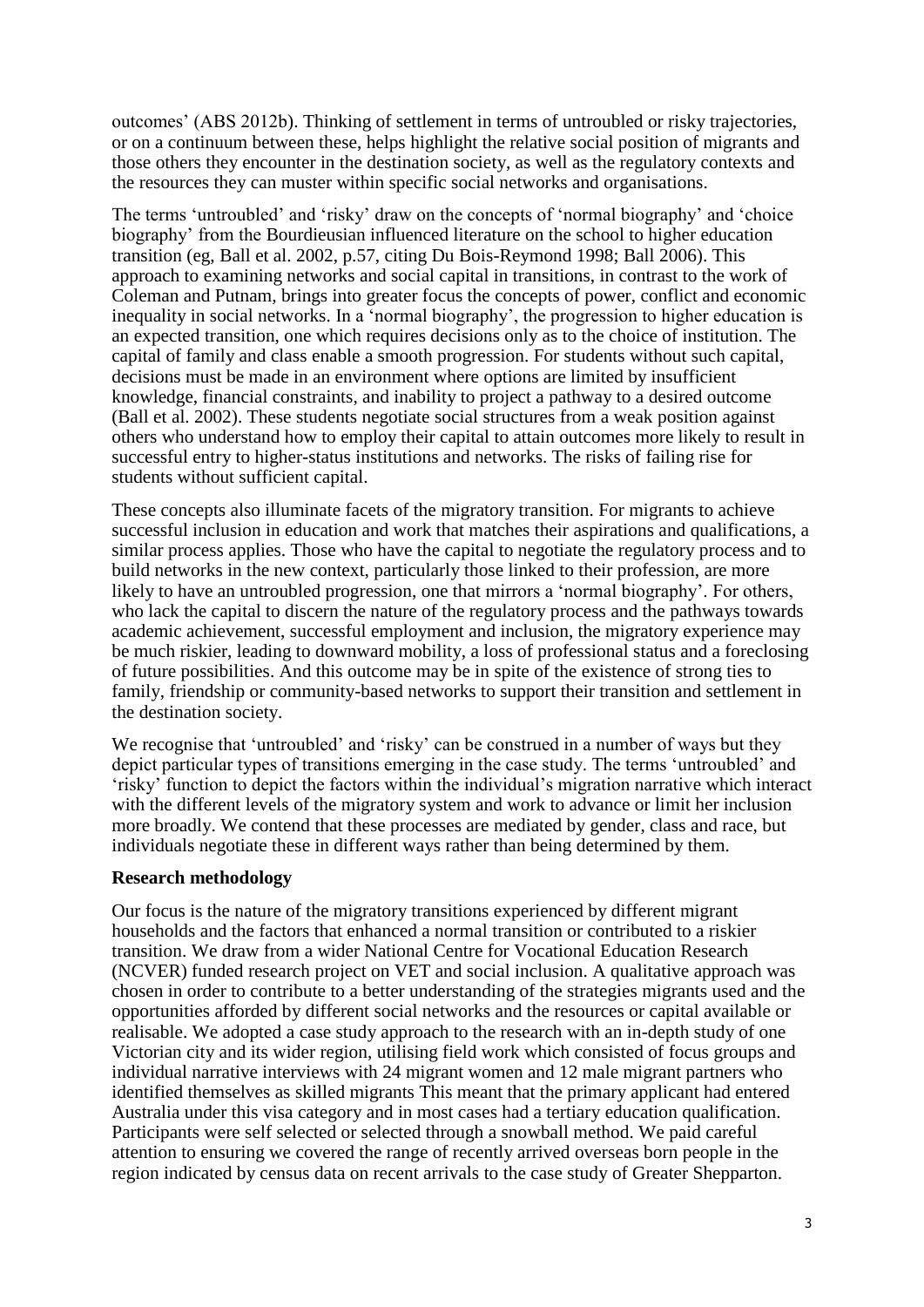Interviews were also conducted with 35 members from 20 different employers and organisations who worked with skilled migrants in a variety of capacities, including governmental, employer and service organisations, voluntary groups and educational and training institutions in the region. Interviews were transcribed and the interview data was analysed and thematically grouped, forming the basis of the findings presented in this paper. In the later stage of the research, two workshops were conducted in which preliminary findings were presented to gain feedback from some migrant participants and members of participating organisations in order to develop the findings further.

## **The regional case**

The regional city of Greater Shepparton was selected as the site for the research as it has a rich history of immigration from other parts of the world, and more recently has been selected for planned immigration programs. The analysis of secondary data and literature available to date about the regional case confirmed that Greater Shepparton provided an interesting case to examine the research questions. The extensive history of international and internal migration to this region and the experience that different governmental, non governmental and education and training organisations may have gained in aiding successive waves of settlement suggest that there may be much to learn from this region. At the same time, recent census data indicates that the migration flows to this region have been changing significantly during the past decade. Government policy at Commonwealth, State and regional level have contributed to these changing flows and to the types of services that have been made available to support education and training and the settlement of new migrants, including those with high level skills. Nevertheless, census data pointed to some underemployment and skill underutilisation of skilled migrants, especially women, confirming the need for research that investigated the process of social inclusion in such a location (ABS 2012, 2006).

## **Maintaining professional networks, a normal transition**

Australia's skilled migration policy, premised as it is on the individual, is not designed to be socially inclusive of the members of the household who enter as dependants. There were noticeable differences in outcomes therefore according to whether or not the migrant had entered as a dependent, whether they were female or male, although as we have already noted, the majority of dependents are female. Therefore, visa categories were one element that played a significant role in the trajectories experienced by our participants. The maintenance of professional links which occurred when an individual entered under an employer-sponsored visa and with employer-provided settlement support contributed to a smoother transition than was the case for applicants under some other categories. The professional networks of the primary applicant in these households were maintained, contributing to a sense of continuity.

There's no difference for me. I get into the car and come to work. [Vinayak, male,] primary applicant]

The assistance provided by employers who hired skilled migrants through a sponsorship arrangement also aided a family's transition to their new location.

The hospital... gave us a house for a while, which was furnished. So you didn't need to worry immediately about getting things... We just settled in. [Roshan, female, secondary applicant]

A number of our participants came from households where one member was employed on an employer sponsored visa and while the secondary applicant often experienced difficulty in finding suitable employment or in adjusting to the regional location, the employment of one member supported the family which meant less immediate financial pressure.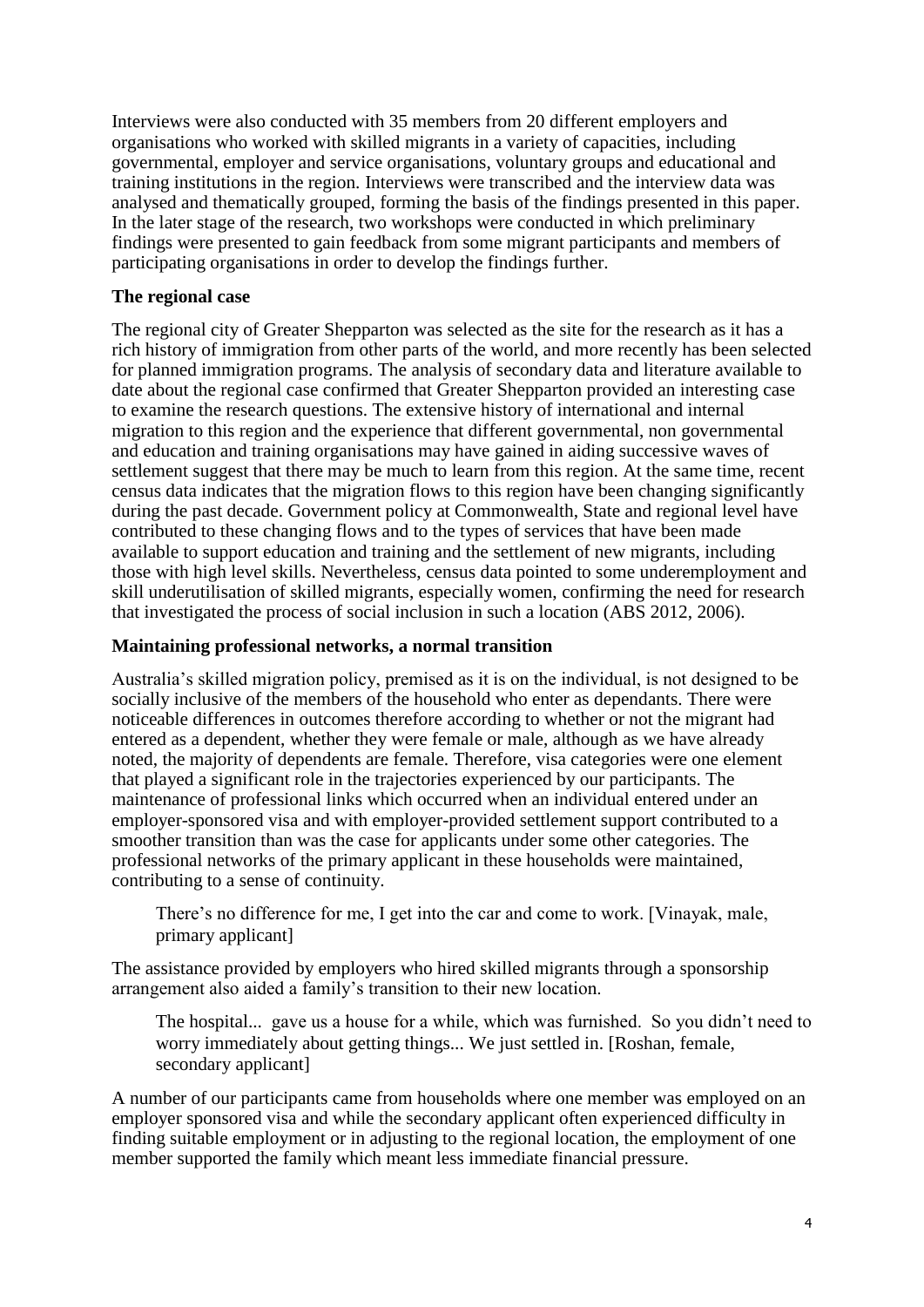It was a big time gap between Ireland and Australia... and we felt we had difficulty, she has to work after three days. But compared to refugee people's problems, we are lucky because we got a job here, so we didn't face any financial troubles... The initial four or five months it was very difficult for me to find a job. [Moncey, male, secondary applicant]

At the same time, continuity in employment also assisted in the development of new networks, which in some cases provided access into local networks which assisted in supporting the transition for family members.

The previous manager who used to be here and they helped us a lot so a lot of credit goes to their families that support my wife and children. So they used to come and take every day to make sure that she is not feeling lonely and everything, so that was fantastic support I got from my other colleagues in the organisation, so that went very well. [Vinayak, male, primary applicant]

## **Disrupted professional networks, a risky transition**

For those who arrived in Australia as permanent skilled migrants seeking employment, the transition could be much more difficult. Skills and experience gained overseas were seldom accepted by employers and the households were under immediate financial pressure to accept whatever job they could find to support their families, particularly as they were usually ineligible for benefits payments for the first two years. Expectations of a smooth transition did not eventuate for several of these households, and often if children were involved, the female partner bore the brunt of child-care while the male partner tried to find employment.

We both came on skilled migration visas, thinking that we'll instantly get jobs in our areas and all that. But we had to obviously change our thinking... He was going to low levels, trying to find a job, because obviously, he had a wife and child to feed. [Aanchal, female, secondary applicant]

The biggest problem you face is that when you come here they do need experience and the experience that you have is from overseas. Probably is not considered as important or relevant to here. [Satwinder, female, secondary applicant]

I worked at a lot of odd jobs. I worked at Safeway for 3 months or 2 months... My husband was working as a handyman. We're both doctors okay, but we came here but the jobs don't come to you on a plate. It takes time. [Fauzia, female, secondary applicant]

I wanted to find out any job because it was the starting point, and I needed to for the living as well, although my husband was working at that time, for him as well it was very hard to get in, although he was a skilled migrant. [Archana, female, secondary applicant]

This search for work meant that these four households relocated from one area to another, including interstate and from metropolitan to regional locations as well as the reverse.

My husband had a friend in Sydney. So we came and lived with him for about six or seven weeks and that's when we started to look for job. And after six weeks or so, we got a job in Shepparton. And since then, we are here. [Aanchal, female, secondary applicant]

The complete rupture with their previous professional networks and the loss of capital that resulted meant that gaining work commensurate with their qualifications and experience became more difficult over time, often requiring requalification at a higher level or in a different field.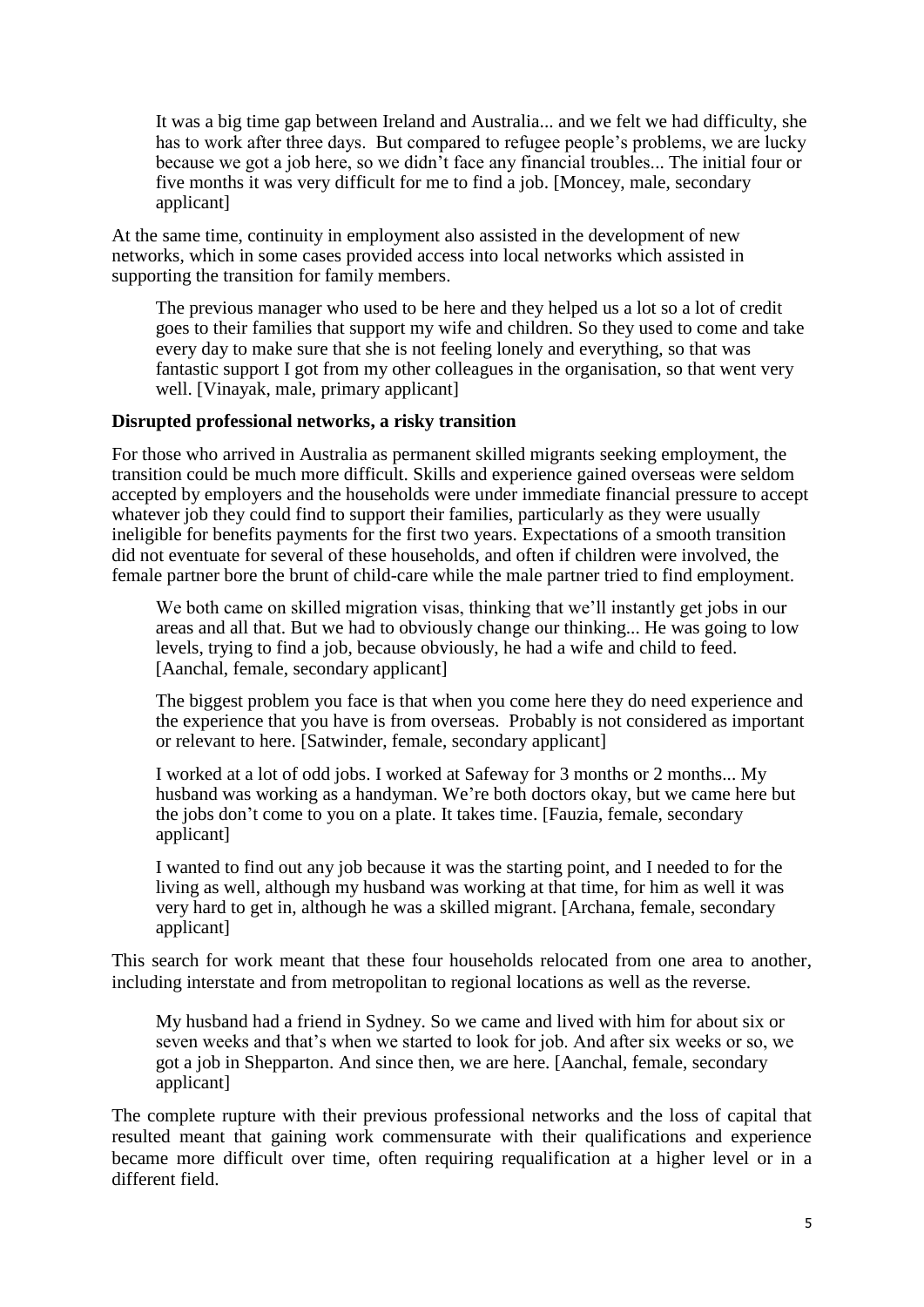I worked in a packing shed and things like that for some time, but then finally I decided that I need to probably go back to uni and I did a year of dip ed in primary. [Satwinder, female, secondary applicant]

The risky nature of their transition contrasted sharply with their expectations and for these migrants, proved more challenging and longer lasting than they had anticipated.

We are on the road where we can't turn back, we only have to go forward... Sometimes, we think whether it was a wise decision or not... Migration has a huge influence on all aspects of life. It's not only your workforce, it's not only your personal relationships, it's every stage... It keeps on going. [Aanchal, female, secondary applicant]

Those who entered Australia on temporary visas and sought to remain once they had gained work faced a different set of challenges. Temporary visas restricted the opportunities open to them, including further education or training. For those on employer sponsored temporary visas, changing jobs was risky as their eligibility to remain in the country depended on their remaining with their employer.

I was on a temporary business visa with them, so that was a little bit of a worry, because I couldn't just walk away... It wasn't a very nice working environment. I was struggling a bit, and they weren't treating me very well, and I felt that they tended to almost own me, because they got my visa, and I didn't really know how to move forward. [Elisabeth, female, sole applicant]

The process of gaining permanent residency from a variety of temporary categories was difficult and often risky, both financially and in terms of emotional demands.

I have to manage 9,000 dollars to get permanency. So I was confused. If I not get PR, then my 9,000 is gone... it is not refunded. So I was confused at that time. This is my position of risk. Every time I took the risk, I'm successful. So I thought to just take one chance and see what happens. [Rohit, male, primary applicant]

That was the barrier to get the permanent residency because you need a statement of accreditation from the body to say that this person is qualified to practise in Australia in this field. So we couldn't get that without the English... For three years my wife was getting 6.5 and the required level was 7 overall... The employer was really willing to give her a permanent job but you can't get a permanent job while you've got a temporary visa. You've got to be a permanent resident to get a permanent job. These things are inter-related. [James, male, secondary applicant]

Those migrants who were best able to negotiate this process and gain professional level employment were determined and resilient and found ways to build new local networks beyond their immediate family and friends or community groups. They identified the importance of assistance from an independent advisor, or from a supportive employer and described accessing these opportunities by chance through forming new networks through sports clubs or voluntary work.

#### **Social networks – opportunities and barriers**

The most successful transitions with the minimum of disruption occurred when an individual migrant's professional capabilities and networks were maintained through employment that built on and utilised their existing skills and experience through permanent employer sponsored categories; through immediately finding work in an industry or profession where there were existing skills shortages and high demand for those skills; and where professional networks developed through associations overseas or through local higher education institutions could be utilised. Such networks created bridging opportunities for migrants to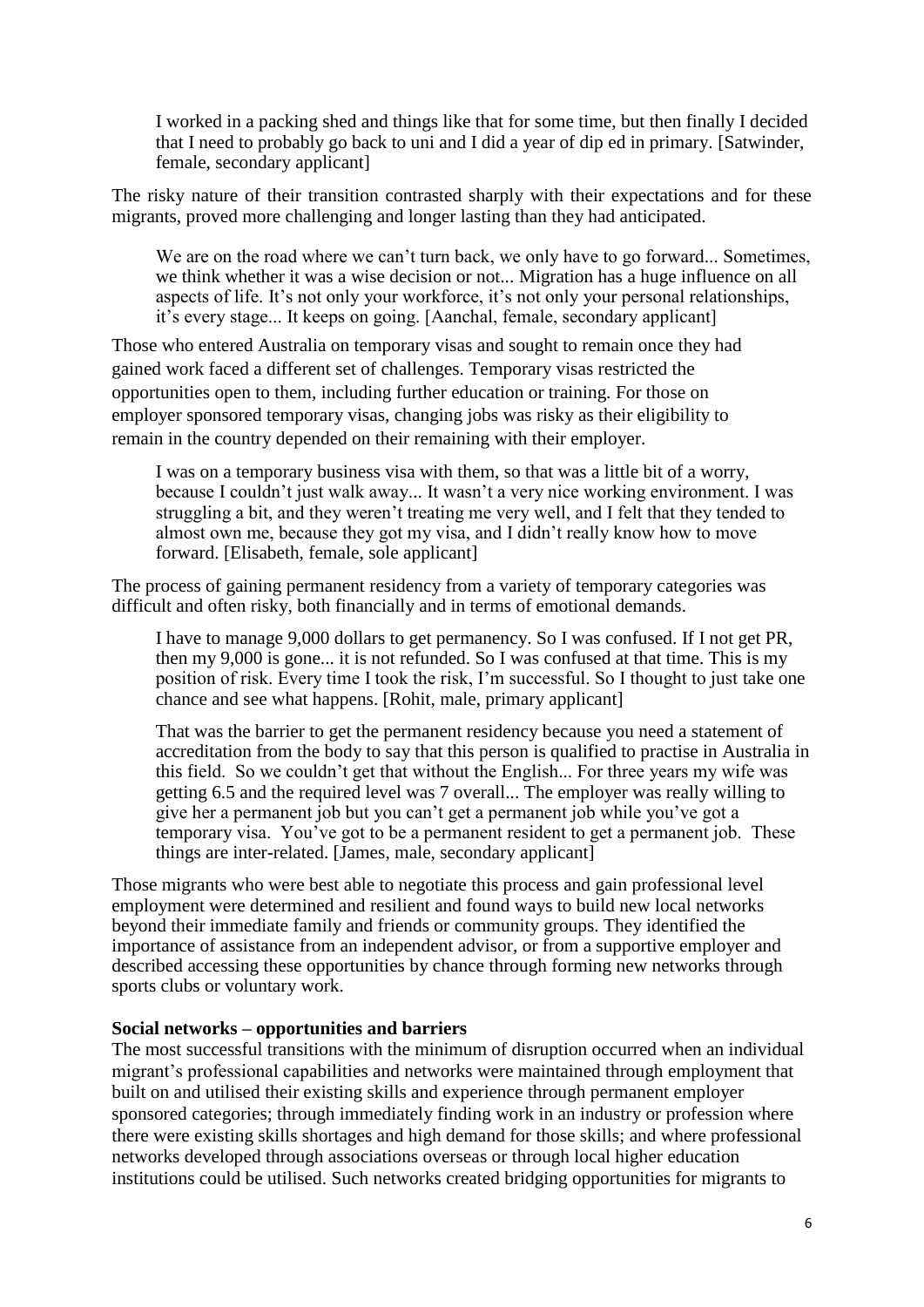participate in the local Australian experience. At the same time, these networks acknowledged the transition migrants were undertaking. At their best these networks acknowledged the relevance of migrants' previous experience and enabled migrants to access new resources in Australia to realise their full potential in these new contexts.

We were lucky because we came to an established job... the company looked after our relocation expenses and into a permanent secure job, so we've been very fortunate...There was a great amount of job satisfaction because you're coming and you're actually using your skills. [Stuart, male, secondary applicant]

The fact that I went through the university and the university helped me and they did a couple of workshops to understand how people in Australia would see your career and your skills and how would you present those skills ... assisted me in that process of finding a job and do my profile that would fit this market, this country, this culture, because it's very different. [Yas, female, sole applicant]

I'm quite lucky that when I arrive in Australia I didn't have to study for my skill because I was already doing drafting before I came here... but as soon as I arrived here I just send resumes and then I got calls for interviews and when I did have interview and that was it. So straight away. [Daphne, female, sole applicant]

Our findings suggest that it is necessary to consider migration as a family enterprise located in wider social networks. Successful settlement in regional areas, such as Shepparton, depended as much on the networks in place to support secondary applicants, as on the experiences of the primary applicants. These secondary applicants were male, as well as female, accompanying partners who had gained jobs in the region on either employer sponsored visas or as the partner of a principal applicant through the permanent skilled stream. Yet few formal agencies provided services for skilled migrants and their partners.

I don't think for skilled migrants there are many support services. For refugee migrants, for others, we have many agencies working for them, but I don't know whether they have the assumption in their mind that skilled migrants will manage themselves. [Shalini, female, secondary applicant]

For these migrants, family and friends are the primary source of encouragement both pre- and post-migration. For many of our participants, these personal social networks provided valuable support to enable migrants to integrate socially and culturally into new communities and locations.

We had this friend from India, who we had known for many years before coming here. So he and his wife were here. So it was no problem at all because they were there. We just settled in. [Roshan, female, secondary applicant]

The first day I was here, I was thinking okay, how do I meet Filipinos and I just thought I have to go to church because we're all Catholics, most of us are Catholics in the Philippines so I went to church that Sunday and met a couple of Filipinos and from there I got phone calls from everyone saying, come to this, come to that so it was very easy for us. [Cecilia, female, secondary applicant]

Such networks provided opportunities to develop new friendships and to undertake activities to support other members of the community.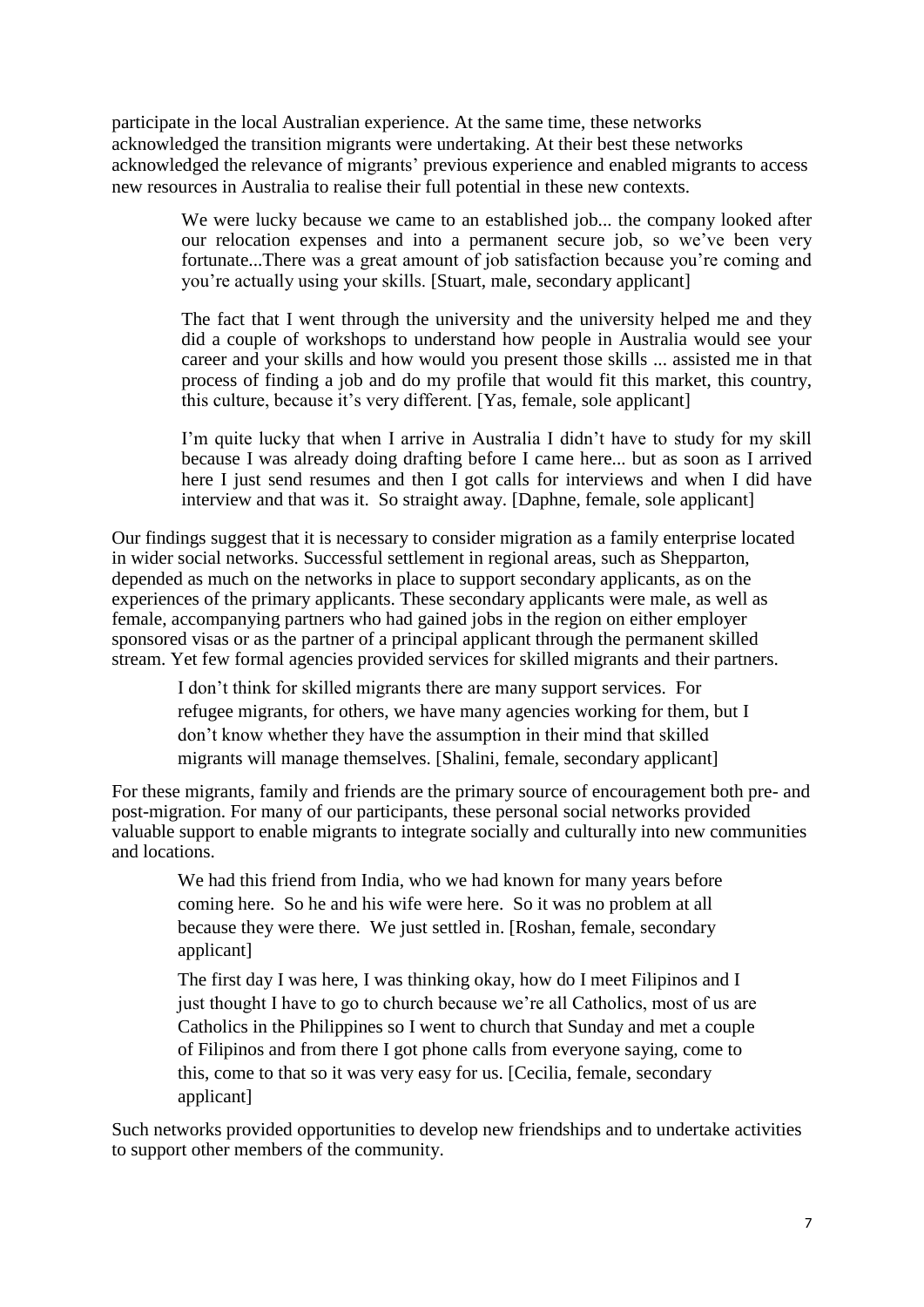The Mosque is one of the main places. And you'd pray for five minutes and after it you'd go and talk to them and we'd meet many people from that way. [Fauzia, female, secondary applicant]

What else do I do at the club? I do volunteer brunch. I do applications for grants and things like that and help with those new ones coming here or anything they want to know. [Daphne, female, partner visa category]

Such activity clearly bonded people to particular ethnic and cultural enclaves but at the same time it provided opportunities to move out into wider social networks. For some of those participants who were active on a voluntary basis in a variety of religious and cultural groups, which supported new migrants as well as enhancing their own capacity and agency, their activities enabled them to build connections with other groups in the community, including the wider non-migrant society. Where the development of individual capacity within these groups contributed to a heightened engagement with the wider Australian community, several participants becoming involved with the political process at a local level as a result of their experiences over time in these religious and cultural groups.

I'm running for council, because I know a lot of people and a lot of people have encouraged me to do that. It's just a good chance to have someone on the council that actually represents the actual community, a woman from a different country. [Abida, female, humanitarian visa]

Other network participation, which can be described as instrumental and designed to facilitate a move beyond the migrant's ethnic or cultural network, centred around specific and purposeful activities such as parents' groups at schools and sporting clubs. However, participation in these activities was often highly gendered with women more frequently mentioning schools and men more frequently (though not exclusively) mentioning sporting clubs. And noteworthy is that when these connections did lead to employment, the work opportunities associated with schools and childrens' networks tended to be in traditional more female dominated and lower level labour markets, than the work opportunities that arose through networks and labour market intelligence obtained through sporting clubs.

And then first of February, the children went to school. And then the school ... had organised a morning tea with six other new mums, which was very, very nice. They were all in my circumstances. They'd all come here because of their husbands' jobs. [Damayanti, female, secondary applicant]

For a year I did some running for the footy club, what they call a trainer. That meant that I know every plumber, every electrician. I know them all from the footy club. [Robert, male, secondary applicant]

In a small city, information can be transmitted through these routes rather than be made public. Through becoming part of such a group a migrant can pursue a particular interest through which they may gain contacts with others who share the same interest, but within these circuits they also hear about opportunities in relation to employment or to other networks from which they may otherwise be excluded. Often these social networks were the main sources of information for a migrant's transition into employment in her new country, thereby, demonstrating a continuation of the informal methods of job seeking and routes to employment that may have been used prior to migration.

One of my friends she works here, so I just talked to her ... luckily they had that position, because she was working there and she was to reduce her hours, so then she said that if you are interested I can talk to someone in my office. [Shalini, female, secondary applicant]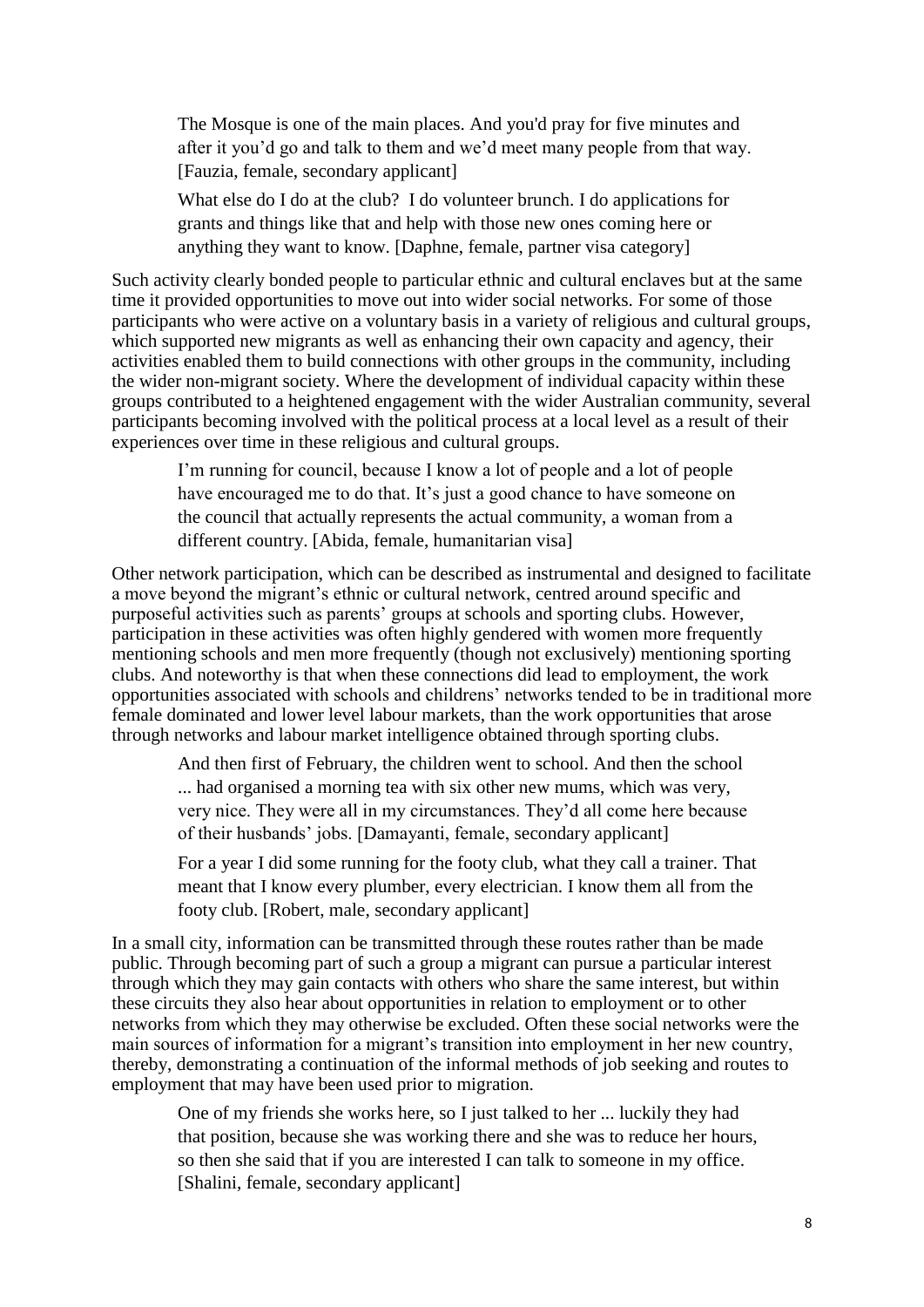However, for those who arrive lacking family or friends in their new environment, it can be difficult to establish new networks especially beyond their immediate cultural group. If they have family responsibilities and have lost the support they may otherwise have had in their country of origin, female secondary applicants were most likely to report that the first years can be very difficult, increasing the risk of a less successful transition.

When we came here, I felt so isolated. And I was a stay at home mum for more than two years and in the meantime, I had my second baby. After I had my second baby, when my in-laws were here to support us, then I started to work. [Aanchal, female, secondary applicant]

## **Conclusion**

Despite all efforts to attract and retain skilled migrants into regional areas, if members of a family are unhappy, the family will not remain. Feeling part of a community is one part of the settlement process for which informal networks of support can aid the transition into new social and cultural ways of living. But the focus on social networks solely in relation to a migrant's sense of belonging to a community disguises the complex role networks play in bonding and bridging migrants into different opportunities, particularly employment. While government provided settlement services exist for humanitarian migrants to support them as they build new lives in Australia, there are no services provided on a systemic level to assist skilled migrants, who enter through other visa streams, into employment. Instead, in their settlement transitions, skilled migrants draw heavily on informal networks of support, either those developed pre-migration or those they build post-migration. Skilled migrants are resourceful and work to build new networks. However, the process of rebuilding was often gendered and culturally differentiated, resulting in different opportunities being generated for migrants from different countries and regions of origin, sometimes segmenting migrants into networks and activities dominated by Australians and those dominated by migrants of a similar ethnic or cultural type. The process of enabling new network building can be enhanced when local networks are welcoming and offer opportunities for migrants from different backgrounds to connect to others in the wider community. Those migrants who were adept at network boundary crossing and had been able to retain or rebuild their professional capital in the Australian context reduced the risks of downward mobility and social exclusion. Cultural and professional capital, educational background and a capability to be creative and agentic across network boundaries enabled migrants to quickly develop an understanding of how the formal processes of job recruitment and education and training opportunities operate in Australia and resulted in a normal transition.

#### **References**

Australian Bureau of Statistics (ABS) (2006). *Census of population and housing*, ABS, Canberra.

- (2009). *Perspectives on migrants, 2009. Migrant characteristics and settlement outcomes of secondary applicants*, cat.no.3416.0, ABS, Canberra.
- (2012a). *Census of population and housing*, ABS, Canberra.
- (2012b). *Perspectives on migrants, 2012*, cat.no.3416.0, ABS, Canberra.
- Ball, S., Davies, J., David, M. & Reay, D. (2002). 'Classification' and 'judgement': Social class and the 'cognitive structures' of choice of higher education, *British Journal of Sociology of Education*, 23, 1, 51-72.
- Ball, S. (2006). *Education policy and social class*, Routledge, London.
- Colic-Peisker, V. & Tilbury, F. (2006). Employment niches for recent refugees: Segmented labour market in 21<sup>st</sup>-century Australia, *Journal of Refugee Studies*, 19, 203-229.